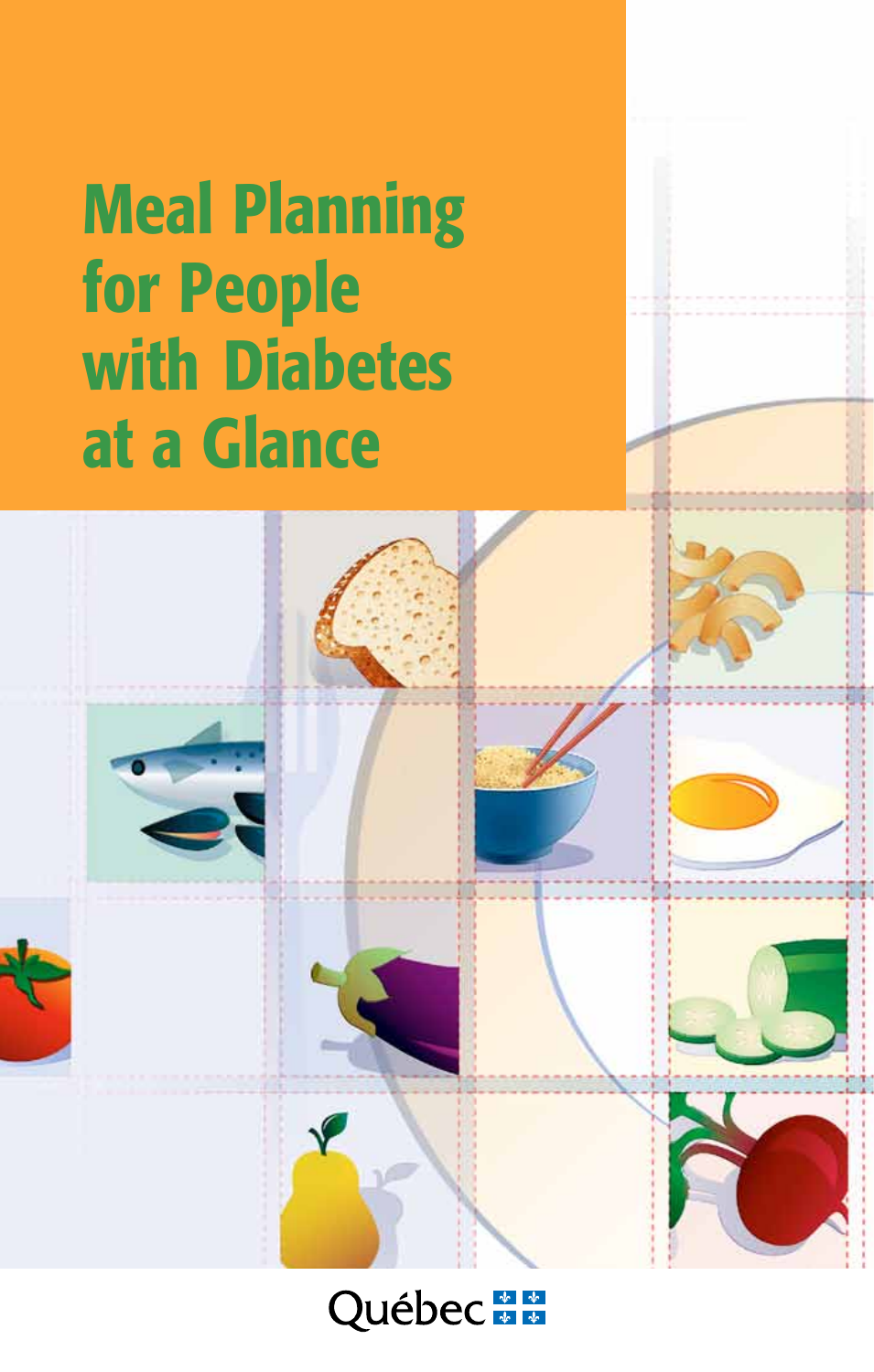When you have diabetes, your body has trouble using the energy circulating in the form of glucose (sugar) in your blood, which is why your glycemia (blood sugar level) may rise above normal values.

Glucose circulating in the blood comes mainly from the **carbohydrates** (sugars) that you eat. Carbohydrates are found in many foods:

- They are found naturally in plain milk and yogurt, grain products, legumes, fruits and vegetables and their juices, etc.
- They are added to cookies, sweetened drinks, candies, cakes, granola bars, flavoured milks and yogurts, etc.

If you have diabetes, this does not mean that you should eliminate all carbohydrates from your diet since carbohydrates are the body's main source of energy. You should instead keep a close eye on the amount of carbohydrates you eat and spread them out over at least three meals in order to control your blood sugar level.

#### What amount of carbohydrates do you need?

The amount of carbohydrates that people need every day depends on various factors such as age, gender, height, weight and level of physical activity.

In general, most people need:

- • 45 to 75 g of carbohydrates per meal
- • 15 to 30 g of carbohydrates per snack, if required

#### Your dietitian can help you determine the amount of carbohydrates you need.

Dietitian: Telephone:

The sugar cube method allows you to visualize the amount of carbohydrates in each food group, making it easier to estimate the total amount in your meals and snacks. Each sugar cube represents 5 grams of carbohydrates (or 1 tsp. or 1 sachet of sugar).



#### Blood sugar level targets

To avoid or delay complications affecting your eyes, kidneys, nerves, blood vessels and heart, blood sugar level should normally be between:

- 4 and 7 mmol/L before meals
- 5 and 10 mmol/L 2 hours after meals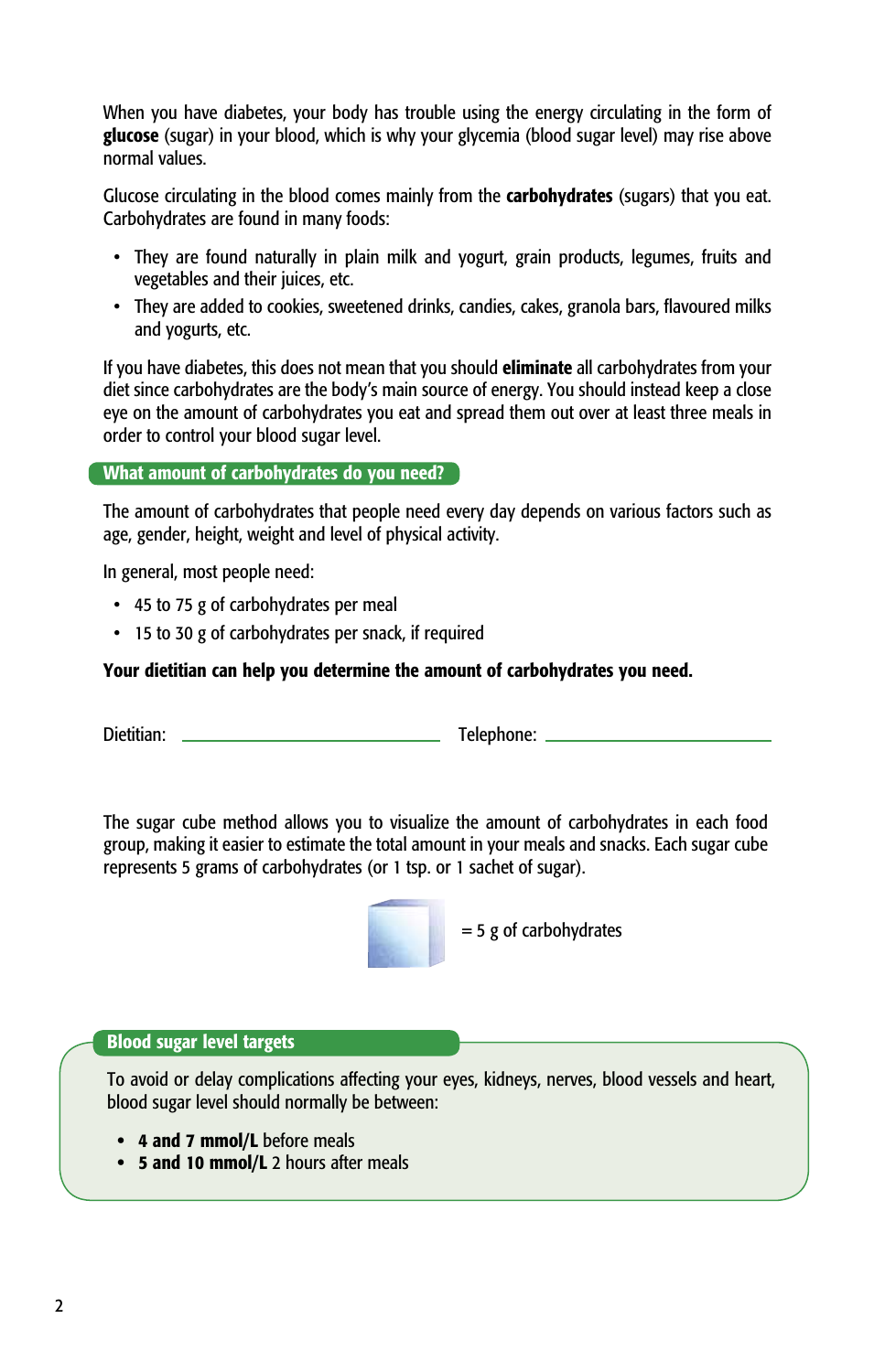#### Tips to help you control your blood sugar level and your weight

- Physical activity offers many benefits for people with diabetes. To get maximum benefits, here are a few recommendations:
	- Do 30 minutes of moderate-intensity physical activity (walking at a brisk pace, swimming, aquafitness, dancing, cycling, etc.) most days of the week. This activity can also be divided into ten-minute sessions.
	- Add two sessions of resistance exercises using elastic bands or light weights each week.
	- Take advantage of your daily activities (household chores, gardening, etc.) to get moving, and embrace active ways of getting around (walking, cycling, roller-blading, etc.).
- Eat three balanced meals every day. Avoid skipping meals. Snacks are not always necessary. However, if you feel hungry between meals or your diabetic medications require them, eat a nutritious snack. For example:
	- During the day: 1 fresh fruit or 175 g (3/4 cup) of yogurt
	- In the evening: 1 slice of toast with 15 mL (1 tbsp.) of peanut butter or 250 mL (1 cup) of milk

Raw vegetables can be eaten any time of the day!

- Eat your meals and snacks at regular hours. Space your meals at 4 to 6 hour intervals and, if needed, eat snacks 2 to 3 hours after meals.
- Go for high-fibre foods: whole grain bread, high-fibre cereals, legumes, brown rice, whole wheat pasta, fruits, vegetables, nuts and seeds.
- Limit your intake of sugar-rich foods with little nutritional value: donuts, cookies, fruit drinks, soft drinks, candies, brown sugar, sugar-rich cereals, chocolate, jam, cakes, molasses, honey, pastries, syrups, sugar, pies, etc. If you eat these foods, eat very small servings and then, only occasionally.
- Drink water regularly to quench your thirst. Choose water for your everyday beverage.
- If you use **sugar substitutes** (e.g., aspartame, cyclamate, saccharine, sucralose, stevia) or food products containing them, do so in moderation.
- If you drink **alcohol** such as wine, beer or spirits, do so while eating. Limit yourself to one or two drinks a day, but don't drink alcohol every day. Alcoholic beverages can raise or lower your blood sugar level. They can also cause weight gain because they are a source of calories. Check with your doctor to find out whether there are risks associated with consuming alcohol in your situation.

#### Tips for a healthy heart

- • Limit your intake of high-fat foods that are harmful to your health (saturated and trans fats): bacon, butter, cookies, deli meats, chocolate, cream, ice cream, potato chips, fried foods, cheeses with a fat content over 20%, cakes, hydrogenated margarine, store-bought muffins, pastries, lard, cream-based sauces, etc.
- **Limit your intake of high-salt foods:** condiments (ketchup, mustard, etc.), deli meats, potato chips and other salty snack foods, marinades, ready to eat or frozen meals, sauces (soy, BBQ, etc.), store-bought soups and salad dressings.
- • Use less salt when cooking and avoid adding salt at the table. Spice up your food with herbs, onion, garlic, lemon juice, etc.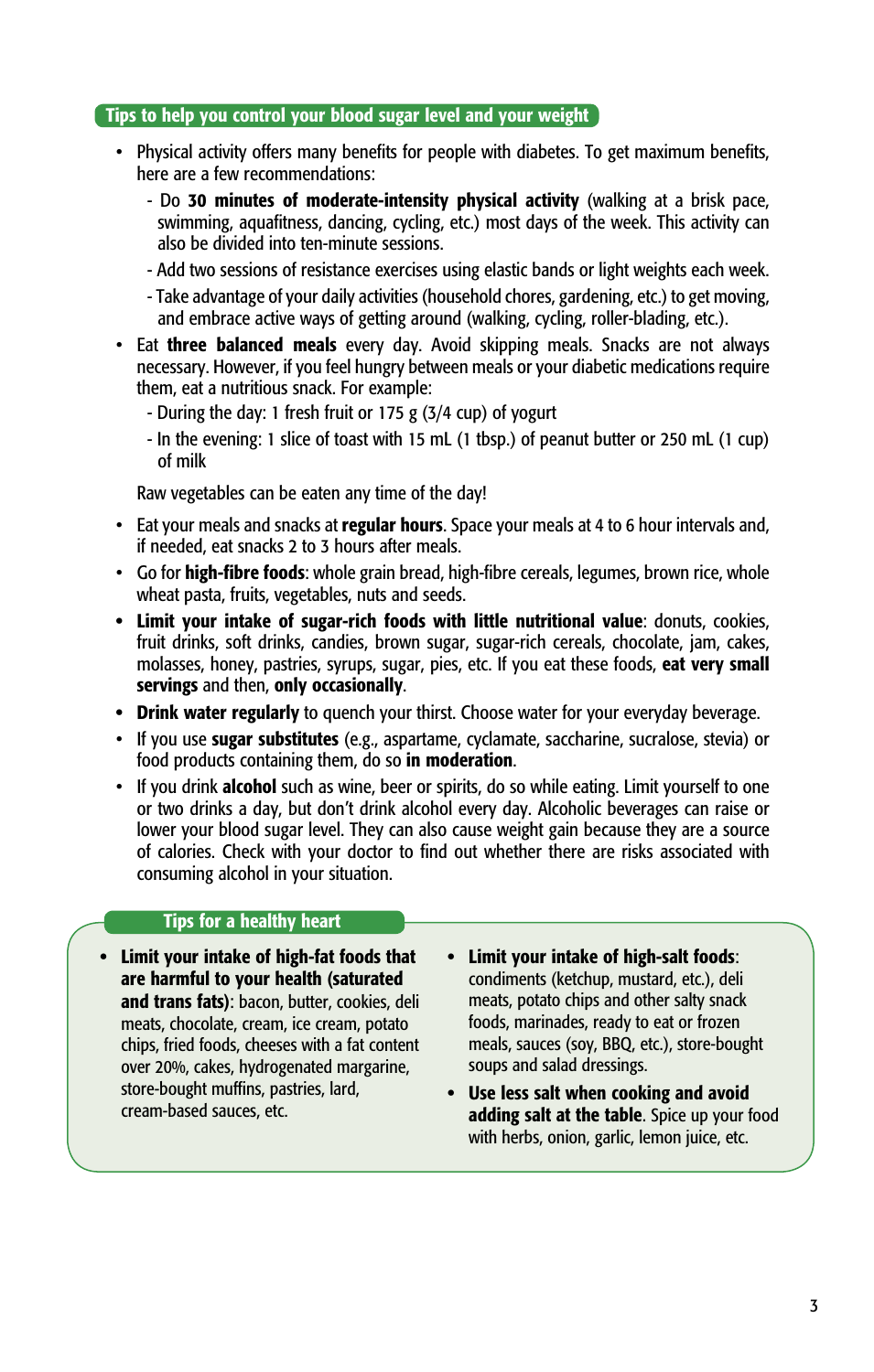#### A **balanced meal** containing 45 to 75 g of carbohydrates looks like this:



#### Use your hand to estimate the size of your servings



The tip of your thumb equals roughly 5 mL (1 tsp.), or 1 serving of vegetable oil or margarine.



The palm of your hand equals roughly 90 g (3 oz.), or 1 serving of meat, poultry, fish, or tofu.



Your thumb equals roughly 15 mL (1 tbsp.), or 1 serving of nuts or seeds.





Your fist equals roughly 250 mL (1 cup), or 2 servings of starches, 2 servings of fruit cut into pieces, or 2 servings of vegetables.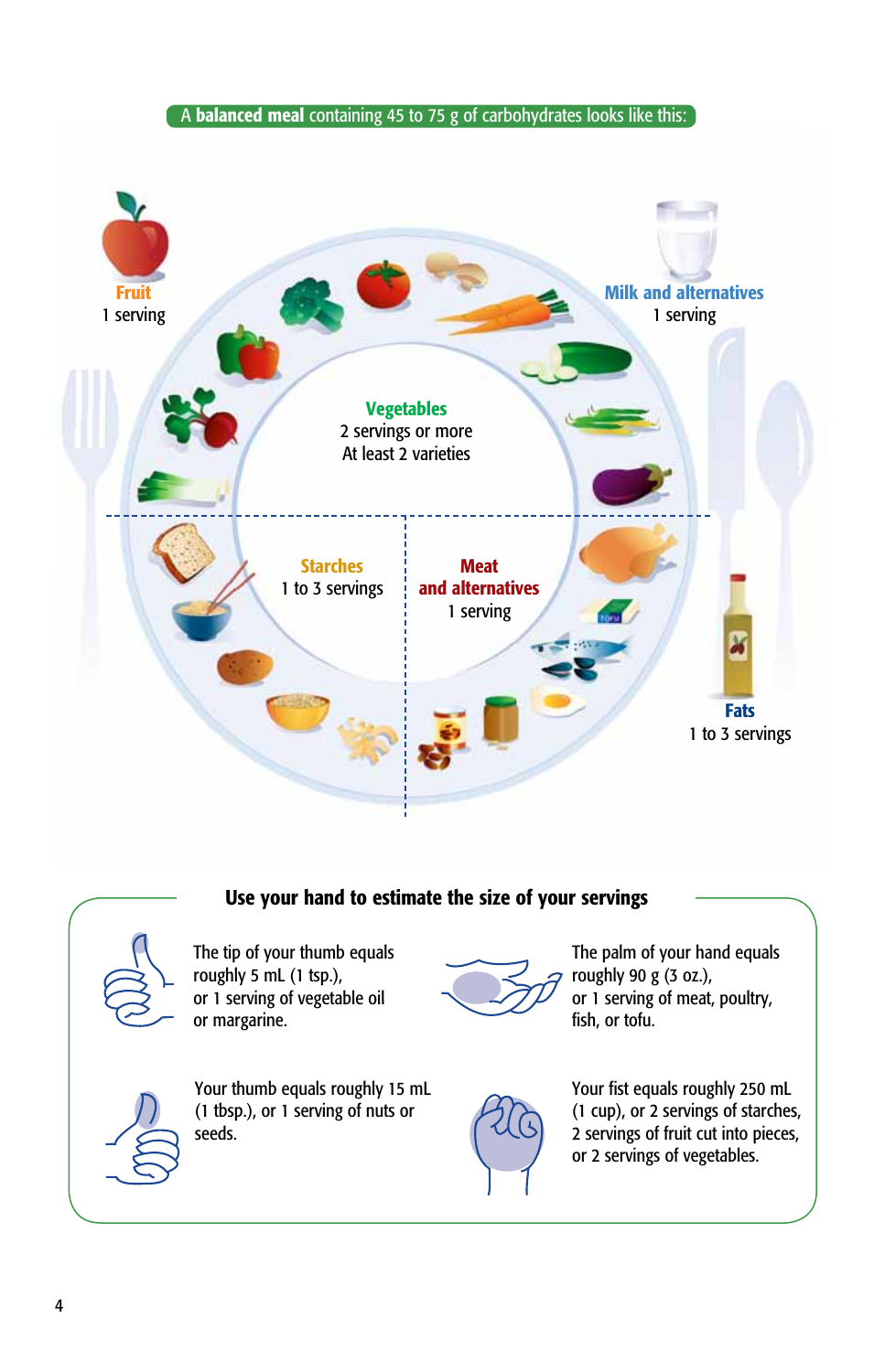#### Examples of meals



![](_page_4_Figure_2.jpeg)

![](_page_4_Figure_3.jpeg)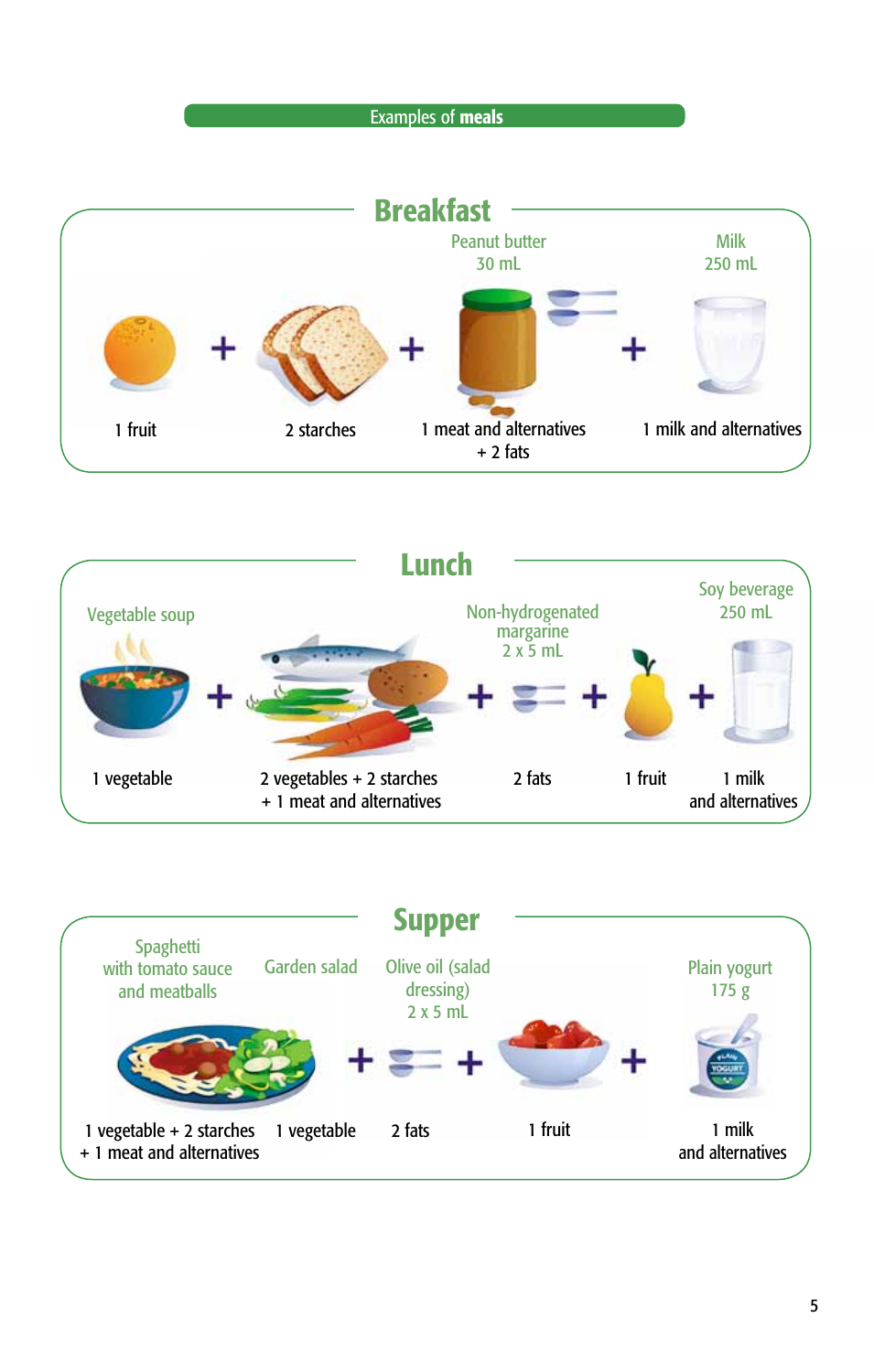# Foods to eat every day

| <b>STARCHES</b> | 1 serving of starches $= 15$ g of carbohydrates $=$                                                                                                                                                                                                                                                                                  |                                                                                                                                                                                                                                                                            |
|-----------------|--------------------------------------------------------------------------------------------------------------------------------------------------------------------------------------------------------------------------------------------------------------------------------------------------------------------------------------|----------------------------------------------------------------------------------------------------------------------------------------------------------------------------------------------------------------------------------------------------------------------------|
|                 | 6 to 10 servings a day<br>• 1 slice of bread<br>• 1/2 pita bread or 1/2 hamburger bun<br>• 4 Melba toasts<br>• 75 mL (1/3 cup) of cooked pasta<br>• 125 mL (1/2 cup) of cooked legumes<br>(red beans, lentils, etc.)<br>• 75 mL (1/3 cup) of cooked chickpeas<br>• 1/2 medium-sized potato or 125 mL (1/2<br>cup) of mashed potatoes | • 75 mL (1/3 cup) of <b>cooked</b> rice,<br>couscous, or barley<br>• 125 mL (1/2 cup) of whole kernel corn<br>• 125 mL (1/2 cup) of breakfast cereal that<br>is low in sugar and that contains at least<br>2 g of fibre per serving<br>• 125 mL (1/2 cup) of cooked quinoa |

Go for whole grain products.

| <b>VEGETABLES</b> | 1 serving of vegetables = $5$ g of carbohydrates =                                                                            |
|-------------------|-------------------------------------------------------------------------------------------------------------------------------|
|                   | At least 4 servings a day<br>• 125 mL (1/2 cup) of cooked vegetables                                                          |
|                   | • 125 mL (1/2 cup) of low-sodium vegetable juice<br>. 250 mL (1 cup) of raw vegetables                                        |
|                   | Eat generous amounts of a wide variety of vegetables.<br>Go for the most highly coloured vegetables: dark green, orange, red. |

| <b>FRUIT</b> | 1 serving of fruit = $15$ g of carbohydrates =                                                                        |                                                                                                                                          |
|--------------|-----------------------------------------------------------------------------------------------------------------------|------------------------------------------------------------------------------------------------------------------------------------------|
|              | 2 to 5 servings a day                                                                                                 |                                                                                                                                          |
|              | • 1 medium-sized fruit: orange, peach,<br>apple, pear<br>• 1/2 banana or 1/2 grapefruit<br>• 2 small kiwis or 2 plums | • 125 mL (1/2 cup) of fruit cut into pieces<br>• 125 mL (1/2 cup) of unsweetened fruit<br>compote<br>• 125 mL (1/2 cup) of 100% pure     |
|              | or 2 clementines<br>• 3 prunes<br>• 15 large grapes<br>• 30 mL (2 tbsp.) of raisins                                   | unsweetened fruit juice<br>• 250 mL (1 cup) of cantaloupe,<br>Honeydew melon, or blackberries<br>• 500 mL (2 cups) of whole strawberries |

Fruit make excellent desserts. They are rich in fibre, vitamins, and antioxidants. Choose whole fruit rather than fruit juice.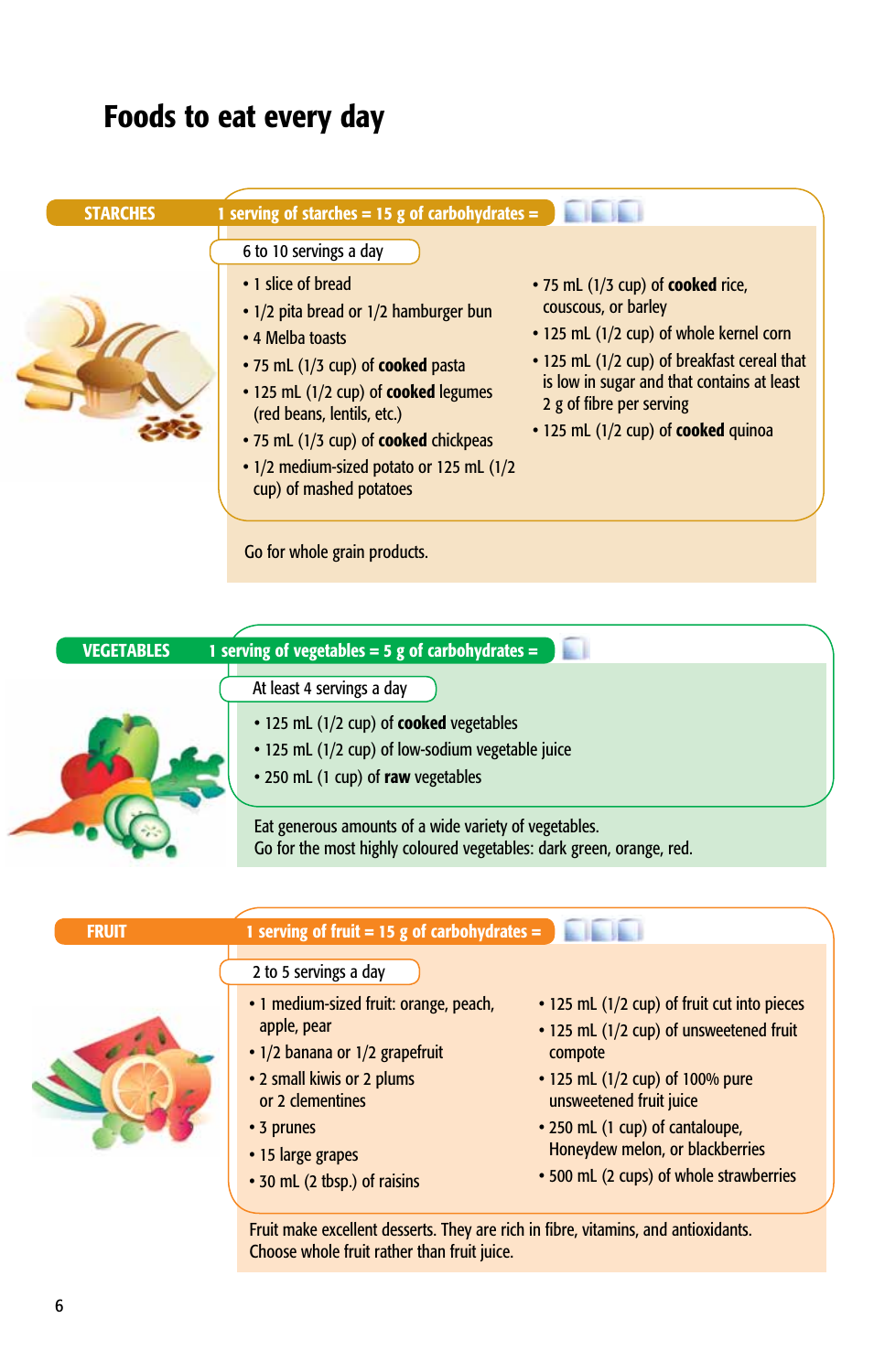| MILK AND ALTERNATIVES 1 serving of milk and alternatives = 12 to 15 g of carbohydrates = |                                                                                                                                                                                                                                                                                                                                                                      |  |
|------------------------------------------------------------------------------------------|----------------------------------------------------------------------------------------------------------------------------------------------------------------------------------------------------------------------------------------------------------------------------------------------------------------------------------------------------------------------|--|
|                                                                                          | 2 to 4 servings a day<br>$\cdot$ 250 mL (1 cup) of milk<br>• 250 mL (1 cup) of fortified, vanilla-flavoured soy beverage<br>• 175 mL (3/4 cup) or 175 g of plain yogurt<br>• 2 100-g containers of unsweetened, fat-free, fruit or flavoured yogurt<br>• 100 mL (100 g) of fruit or flavoured (vanilla, coffee, etc.) yogurt<br>Go for products with 2% or less fat. |  |

![](_page_6_Figure_1.jpeg)

![](_page_6_Figure_3.jpeg)

Go for mono-unsaturated and poly-unsaturated fats.